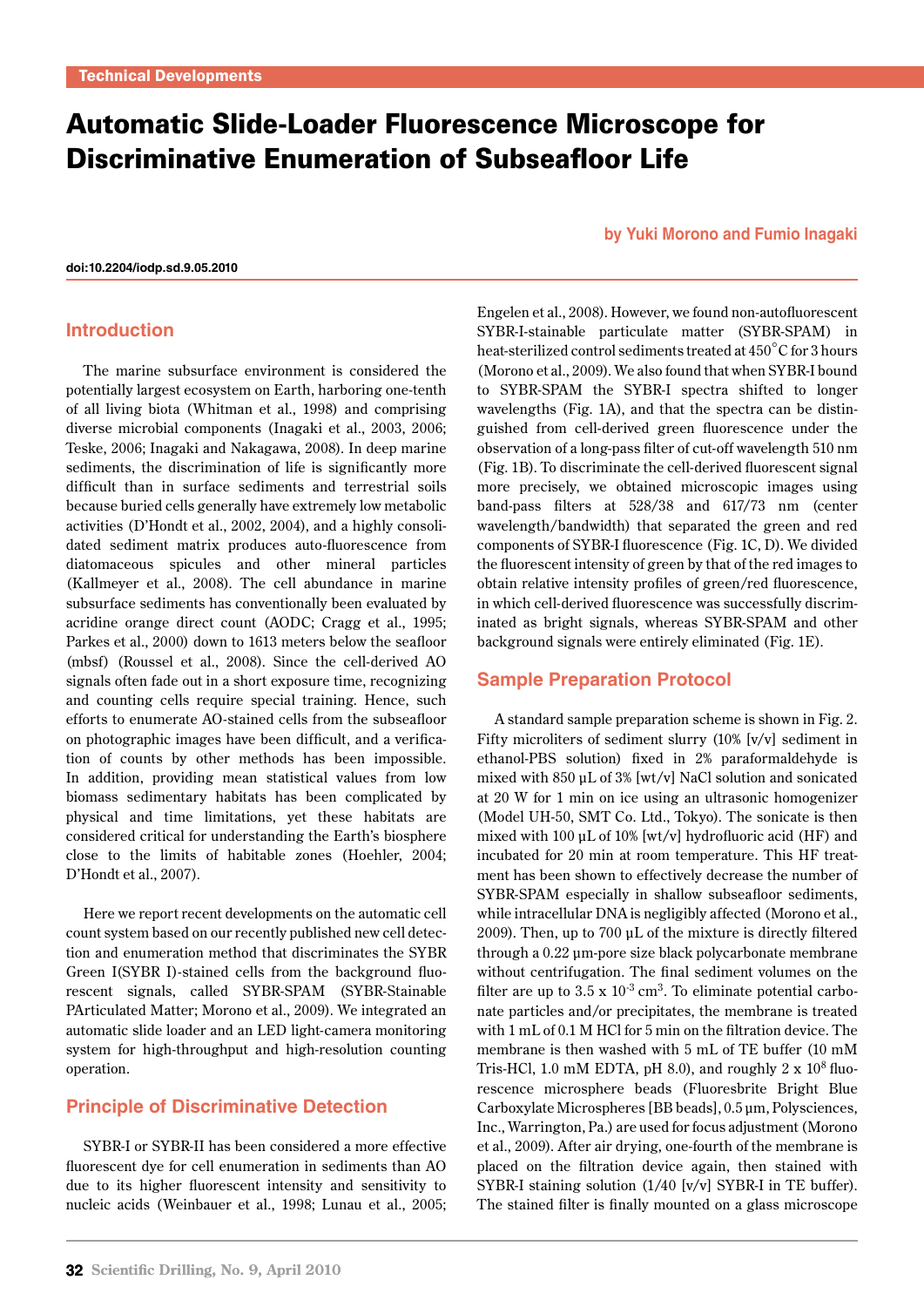

Figure 1. Difference of SYBR-I fluorescence spectrum with intracellular DNA or SYBR-SPAM, and discrimination of cell-derived SYBR Green I fluorescence from background signals using image analysis. [A] Spectrum patterns show "red shift" of SYBR-I fluorescence. When SYBR-I binds to SYBR-SPAM (red line), fluorescence spectra shift to longer wavelengths than SYBR-DNA complex (green line). Green and orange shaded areas show the wavelength range of 525/36 and 605/52 (nm of center wavelength/bandwidth) band-pass filters, respectively. [B] Examples of fluorescence-producing cellular and non-cellular objects stained with SYBR-I. Red arrows, yellowish SYBR-SPAM. White arrows, green *E. coli* cells. The image was obtained using a long-pass filter of cut-off wavelength 510 nm. [C to E] Image analysis to distinguish cell-derived SYBR-I signals from SYBR-SPAM in natural marine sediments (core 1H-1 of Site C0006 Hole E in the Integrated Ocean Drilling Program Exp. 316). Fluorescence microscopic images taken using band-pass filters of 525/36 [C] and 605/52 [D]. Relative intensity profiles of green/red fluorescence [E] show only cell-derived fluorescence signals without background fluorescence. Bars: 10 μm.

slide with 3–5 μL of mounting solution (1:2 mixture of VECTASHIELD mounting medium H-1000 and TE buffer).

## **The Slide Handler-Equipped Automatic Fluorescence Microscope System**

The images are automatically acquired with a fluorescent microscope system (Fig. 3A) that consists of a basic microscope (BX-51, Olympus), an automatic slide handler (LEP Slide Handler System, Ludl Electric Products, Ltd.), illumination with LED Array Modules (LAMs) of 400 nm and 490 nm (precisExcite, CoolLED, Ltd.), an emission filter wheel (Ludl Electric Products, Ltd.), and a cooled CCD

camera (ORCA-AG, Hamamatsu Photonics K.K.) All units are software controlled (MetaMorph 7.5, Molecular Devices). Up to 50 slides of samples can be set in two magazines of the slide handler (Fig. 3B). To keep the sample in good condition for a long time (depending on the scanning area but at least 30 min per sample, i.e., 25 h duration to process all 50 slides), the whole system is put in a dark cooled (15°C) chamber. In addition, we also installed a digital camera to monitor the system without opening the door of the chamber (Fig. 3C, D). LED illumination allows for (i) an instant on/off switch and wavelength change without damage to the lamp source, (ii) a prolonged lifetime in comparison to mercury lamps, and (iii) negligible heating during operation.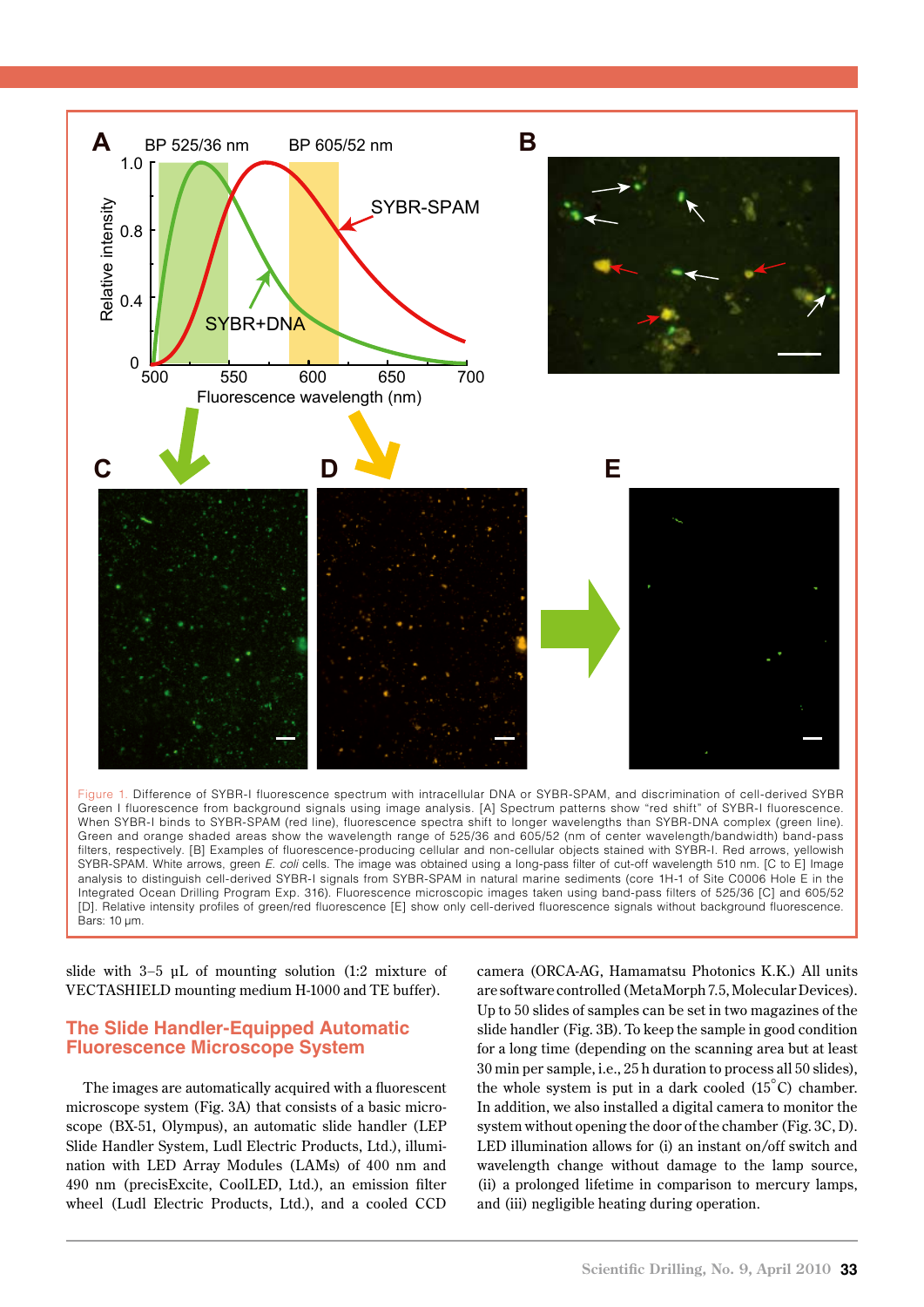

Figure 2. Flow diagram of standard sample preparation protocol. Up<br>to 3.5 x 10<sup>-3</sup> cm<sup>3</sup> of sediment is mounted on the slide

The microscopic imaging is controlled with the software in a "Scan Slide" function that scans a user-defined area of the sample while adjusting the focus on each plane. As the deviation of the slide thickness was comparably large (0.8–1.0 mm), we programmed a wide-focus adjustment macro searching a focus position through a range of 120-μm Z-positions before scanning each slide. After the wide-focus adjustment, the image acquisition sequence with "Scan Slide" proceeds as follows: (i) scan Z-position under 400 nm excitation and 455/50 nm emission filter to focus on BB beads, (ii) fix Z-mortar and acquire bead image, (iii) change excitation to 490 nm and emission to 525/36 nm (green), (iv) acquire cell image, (v) change emission to 605/52 nm (red), and (vi) acquire background image.

The images obtained are analyzed with the macro in the following way. The fluorescence intensity of each pixel in the green image is multiplied by 100 and divided by that of the red image at the same location. The resulting images showing the ratio of the relative intensity of green/red fluorescence were smoothed by median filtering (3 x 3 pixel square), and watershed lines were drawn to separate cells in close proximity to each other. Based on *Escherichia coli*  images in control sediments and cellular signals in natural sub-seafloor sediments, we set the threshold value of relative fluorescence at 110 for automatic cell enumeration. Under these threshold conditions, non-specific signals in heat-sterilized sediments as well as on blank filters resulted in a null count. Figure 4 shows the effect of the HF treatment and the image analysis. Counting performed without the modification results in a serious overestimation (100 times higher) of the biomass.



Figure 3. Newly constructed automatic microscopic system with slide handler. [A] Overview of the system. All the units are operated in a dark and cool (15°C) chamber. [B] Slide magazines capable of carrying 25 slides each. [C] USB-connected monitoring camera with infrared LED. [D] The system is monitored without opening the door of the chamber.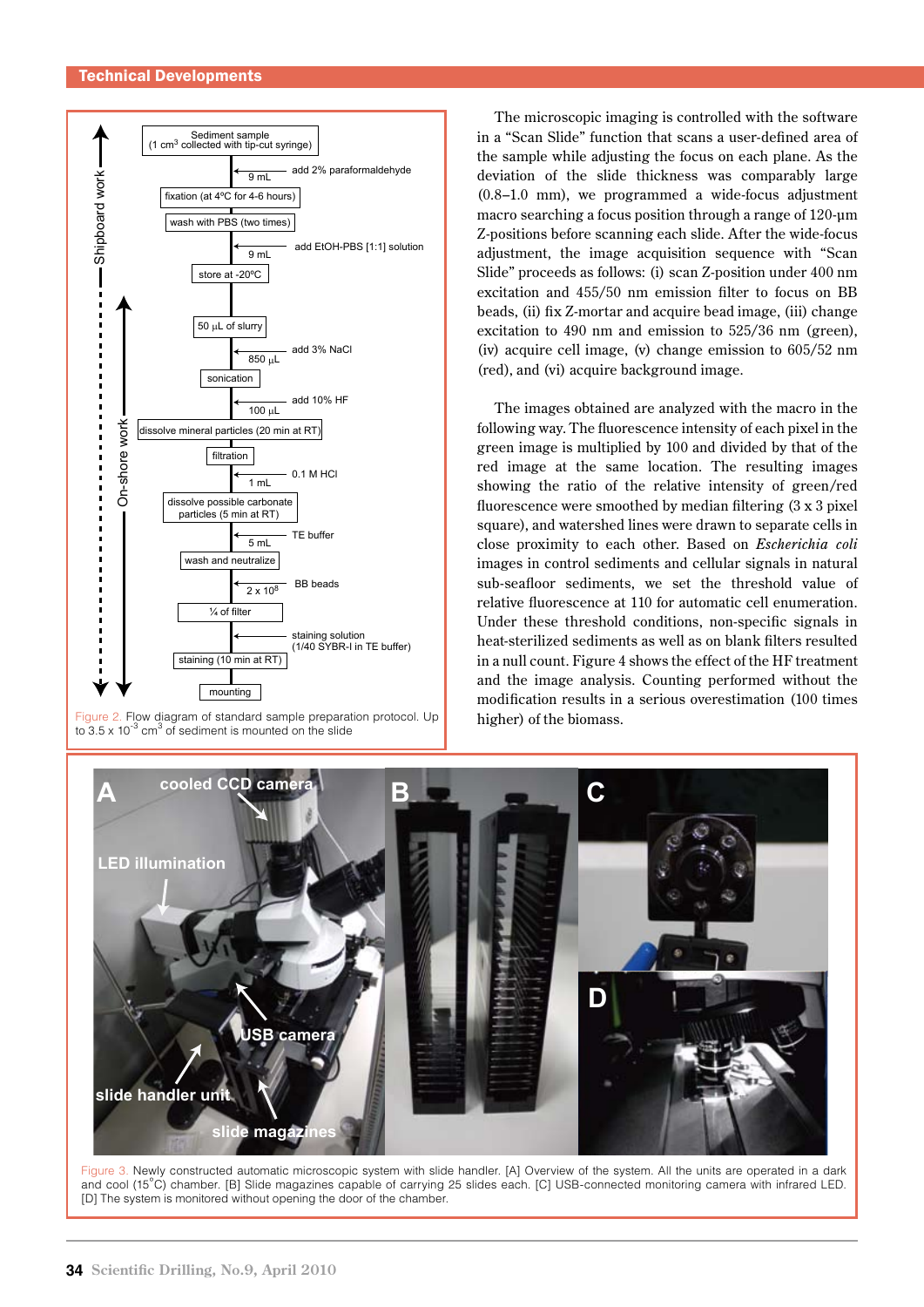## **Detection Limit of Life Forms and Future Improvement**

The lower limit of detection of DNA-containing lifeform signatures (i.e., Archaea, bacteria, and viral components) can only be determined with a maximum load of samples on the filter and a prolonged time for counting. In our examination,  $3.5 \times 10^{-3}$  cm<sup>3</sup> was found to be the maximum load on the filter of  $2.5 \text{ cm}^2$  active filtration area. Although we tried to load more on the filter, sediment particles piled up and resulted in focus failure throughout the image field. The maximum load corresponds to  $5.1 \times 10^{-5}$  cm<sup>3</sup> of sediment for a field with a 40x objective lens. According to Kallmeyer et al. (2008), three times more cells are needed in source sediment for detecting at least one cell with 95% probability. The detection limit with one image field is therefore  $5.9 \times 10^6$  cells cm<sup>-3</sup>. By considering the time (roughly 8 sec) required for taking one field of image with our system, we can obtain a comparison of detection limit vs. required acquisition time as shown in Table 1. Currently we have already tried and succeeded in analyzing a quarter of the filter and counting down to  $3.4 \times 10^3$  cells cm<sup>-3</sup> in a few hours. To lower the limit further, the required time will increase inversely (Table 1). A practical limit would be less than 100 hours of analysis, which corresponds to a detection limit of  $1.3 \times 10^2$  cells cm<sup>-3</sup>. For even lower biomass habitats, a brief centrifugation at 100 x *g* (Lunau et al., 2005) or a density gradient separation (Kallmeyer et al., 2008) that reduces mineral particles enables larger amounts of sediment to be placed on the filter and extends the detection limit by 10- to 1000-fold. However, the recovery rate depends on natural cell densities and field conditions (Morono et al., 2009) and may sometimes cause serious loss of the cells. The use of a centrifugation step should be carefully considered, and cell concentration should be described as the minimal value in such a case. The system presented here will be useful for primary microbiological onboard data if deployed on scientific drilling platforms. In addition, such a separation technique will open the door for the application of other analytical tools that detect activities of life in low biomass habitats using nanoscale secondary ion mass spectrometry (NanoSIMS; Kuypers and Jørgensen, 2007). Hence, the direction of future technical developments should be towards both the detection of life components with specific signals (e.g., deep UV excitation, see Bhartia et al., 2008) and the detection of activities and metabolic functions of deep subseafloor life.



Figure 4. SYBR-I counts of fluorescence signals in sediments collected from offshore of the Shimokita Peninsula of Japan during the *D/V Chikyu* shakedown expedition CK06-06. Gray dots: no acid wash and manual (human-eye) cell counting results without image analysis (seriously overestimated). Red dots: computer-based cell counts in HF-washed sediment samples (modified from Morono et al., 2009).

## **Acknowledgements**

The authors thank Molecular Devices Co. and Olympus Co. for constructing the automated cell counting system and for developing the software macros. We are grateful to the shipboard scientists and crews of the *D/V Chikyu* Shakedown Expedition CK06-06, and the Integrated Ocean Drilling Program (IODP) Expedition 316 for samples and data. The authors are grateful to N. Masui, T. Terada, S. Tanaka, and S.

Table 1. Correlation of the lower detection limit and the corresponding time required for obtaining images, amount of sediment, number of images, and number of filters.

| Lower limit of detection<br>(cells $cm^{-3}$ ) | Required time<br>(hrs) | Required sediment<br>volume $\text{(cm}^3)$ | Number of image<br>fields | Area of analysis<br>$\rm (cm^2)$ | Number of<br>required filters |
|------------------------------------------------|------------------------|---------------------------------------------|---------------------------|----------------------------------|-------------------------------|
| $1.04\times10^{4}$                             |                        | 0.000287                                    | 450                       | 0.163                            |                               |
| $1.04 \times 10^{3}$                           | 10                     | 0.00287                                     | 4.500                     | 1.63                             |                               |
| $1.04 \times 10^{2}$                           | 100                    | 0.0287                                      | 45,000                    | 16.3                             |                               |
| $1.04 \times 10^{1}$                           | 1000                   | 0.287                                       | 450,000                   | 163                              | 66                            |
| 1.04                                           | 10000                  | 2.87                                        | 4,500,000                 | 1630                             | 652                           |